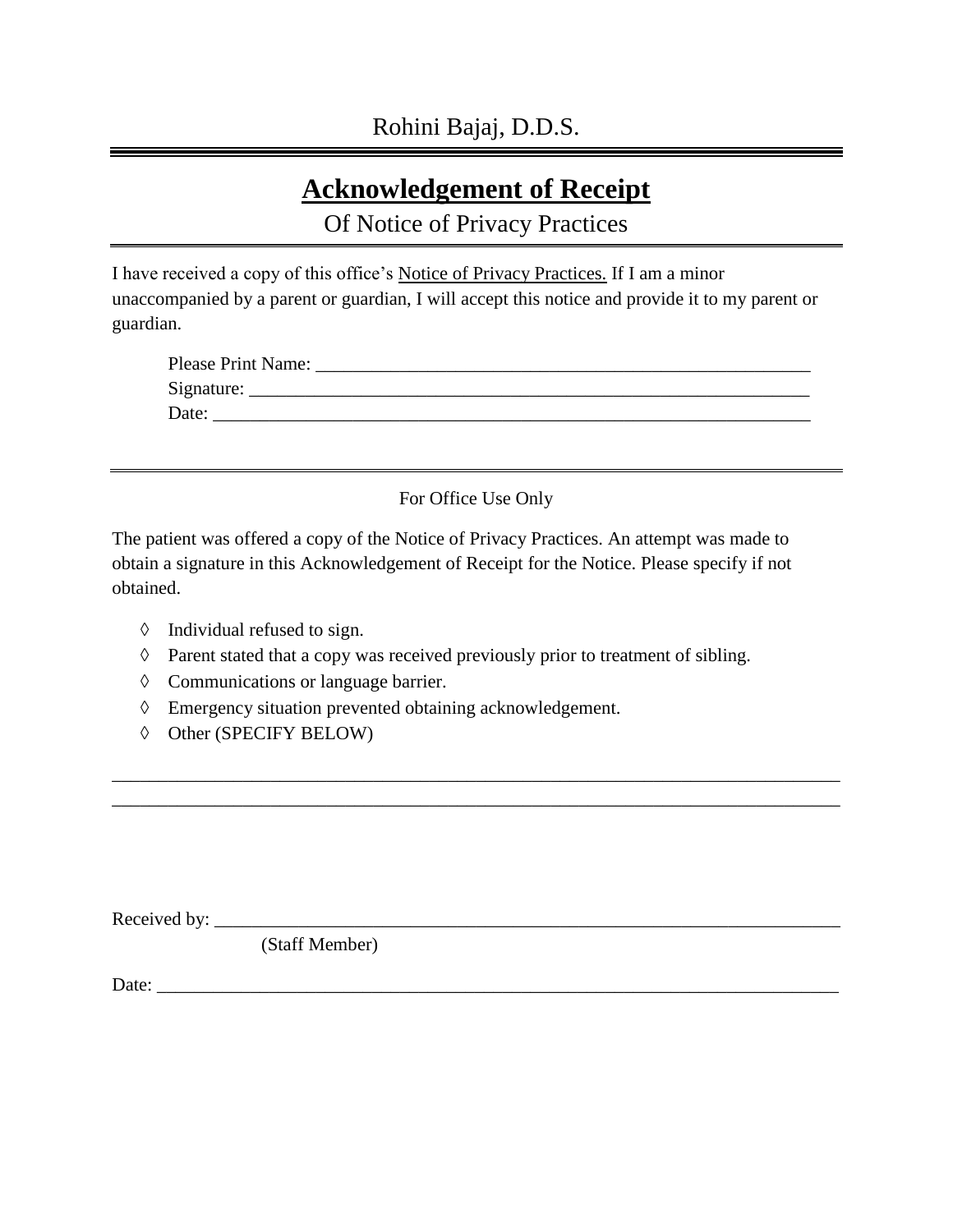#### **DENTAL HISTORY**

| Date of last visit to dentist:                      | Any lost teeth:                                                   |
|-----------------------------------------------------|-------------------------------------------------------------------|
|                                                     | Have missing teeth been replaced:                                 |
| Has child complained about dental problems:         | Orthodontic appliances worn now or ever been:                     |
| Any unhappy dental experiences:                     | Does your child brush his/her teeth daily:                        |
| Any injuries to mouth, teeth, or head:              |                                                                   |
| Any mouth habit- (thumb sucking, nail biting, mouth |                                                                   |
| breathing, nursing bottle habits, pacifier, etc:    | Do you desire complete dental services for child:                 |
| Any unusual speech habits:                          |                                                                   |
| <b>HEALTH HISTORY</b>                               | Has child ever had surgery:                                       |
|                                                     | Are there any allergies to drugs including penicillin:            |
| Is child under care of physician now:               | Are there other allergies- Food, pollen, animals, dust,<br>other: |
| Is child receiving any medication or drugs:         | Are there emotional problems:                                     |
| Is there any excessive bleeding when cut:           |                                                                   |
| Has child ever been hospitalized:                   |                                                                   |
|                                                     |                                                                   |

#### **DOES YOUR CHILD HAVE ANY HISTORY OF OR DIFFICULTY WITH ANY OF T HE FOLLOWING: MARK EACH BOX IF THE ANSWER IS "YES" AND LEAVE BLANK IF "NO".**

| $\Box$<br><b>HEART PROBLEMS</b> |
|---------------------------------|
|---------------------------------|

- $\Box$  HIGH BLOOD PRESSURE
- $\square$  LOW BLOOD PRESSURE
- $\Box$  CIRCULATORY PROBLEMS
- **D** RHEUMATIC FEVER
- HEPATITIS
- DIABETIS
- $\square$  RADIATION TREATMENT
- $\square$  KIDNEY PROBLEMS
- $\square$  NERVOUS PROBLEMS
- **TUBERCULOSIS**
- EXCESSIVE BLEEDING
- $\square$  CEREBRAL PULSAY
- 
- 
- $\Box$  CHRONIS SINUS **CHRONIC EAR PROBLEMS**
- ANEMIA
- ADENOIDS REMOVED
- $\square$  TONSILS REMOVED
- 
- ASTHMA
- VENERIAL DISEASE/HERPES
- $\square$  AIDS

Please describe any current medical treatment including drugs, pending surgery, recent injuries or any other information we should be aware of that we have not discussed.

May we request release of your child's medical records for our reference? \_\_\_\_\_\_\_\_\_\_\_\_\_\_\_\_\_\_\_\_\_\_\_\_\_\_\_\_\_\_\_\_\_\_\_\_\_\_\_\_\_\_\_\_\_\_\_\_\_\_\_\_\_\_ Emergency contact information: Name of nearest Relative:

Phone:

I understand that cancellations require 24 hrs. Notice or a charge of \$25 will apply.

I consent to Dental Procedures and anesthetics are necessary for the treatment of the above named patient.

I also agree to assume full Financial Responsibility for all treatment rendered. It is understood and agreed by me that I will pay all Attorney Fees and other costs necessary for the collection of any amount not paid by me when due.

**\*It is understood that the parent accompanying the patient is responsible for payment at the time of treatment. INITIALS\*\* \_\_\_\_\_** 

SIGNATURE (must be signed before treatment is rendered). \_\_\_\_\_\_\_\_\_\_\_\_\_\_\_\_\_\_\_\_\_\_\_\_

OFFICE USE: Update initial and date. \_\_\_\_\_\_\_\_\_ \_\_\_\_\_\_\_\_\_ \_\_\_\_\_\_\_\_\_ \_\_\_\_\_

EPILEPSY

- 
- 
- 
- 
- $\square$  SCARLET FEVER
- 
- -

 $\Box$ \_\_\_\_\_\_\_\_\_\_\_\_\_\_\_\_\_\_\_\_\_\_\_\_\_\_\_\_\_\_\_\_\_\_\_\_\_\_\_\_\_\_\_\_\_\_\_\_\_\_\_\_\_\_\_\_\_\_\_\_\_\_\_\_\_\_\_\_\_\_\_\_\_\_\_\_\_\_\_\_\_\_\_\_\_\_\_\_\_\_\_\_\_\_\_\_\_\_\_\_\_\_\_\_\_\_\_\_\_\_\_\_\_\_\_\_\_\_\_\_\_\_\_\_\_\_\_\_\_\_\_\_\_\_\_ \_\_\_\_\_\_\_\_\_\_\_\_\_\_\_\_\_\_\_\_\_\_\_\_\_\_\_\_\_\_\_\_\_\_\_\_\_\_\_\_\_\_\_\_\_\_\_\_\_\_\_\_\_\_\_\_\_\_\_\_\_\_\_\_\_\_\_\_\_\_\_\_\_\_\_\_\_\_\_\_\_\_\_\_\_\_\_\_\_\_\_\_\_\_\_\_\_\_\_\_\_\_\_\_\_\_\_\_\_\_\_\_\_\_\_\_\_\_\_\_\_\_\_\_\_\_\_\_\_\_\_\_\_\_\_ \_\_\_\_\_\_\_\_\_\_\_\_\_\_\_\_\_\_\_\_\_\_\_\_\_\_\_\_\_\_\_\_\_\_\_\_\_\_\_\_\_\_\_\_\_\_\_\_\_\_\_\_\_\_\_\_\_\_\_\_\_\_\_\_\_\_\_\_\_\_\_\_\_\_\_\_\_\_\_\_\_\_\_\_\_\_\_\_\_\_\_\_\_\_\_\_\_\_\_\_\_\_\_\_\_\_\_\_\_\_\_\_\_\_\_\_\_\_\_\_\_\_\_\_\_\_\_\_\_\_\_\_\_\_\_

- 
- 
- 
- MALIGNANCIES
- 
-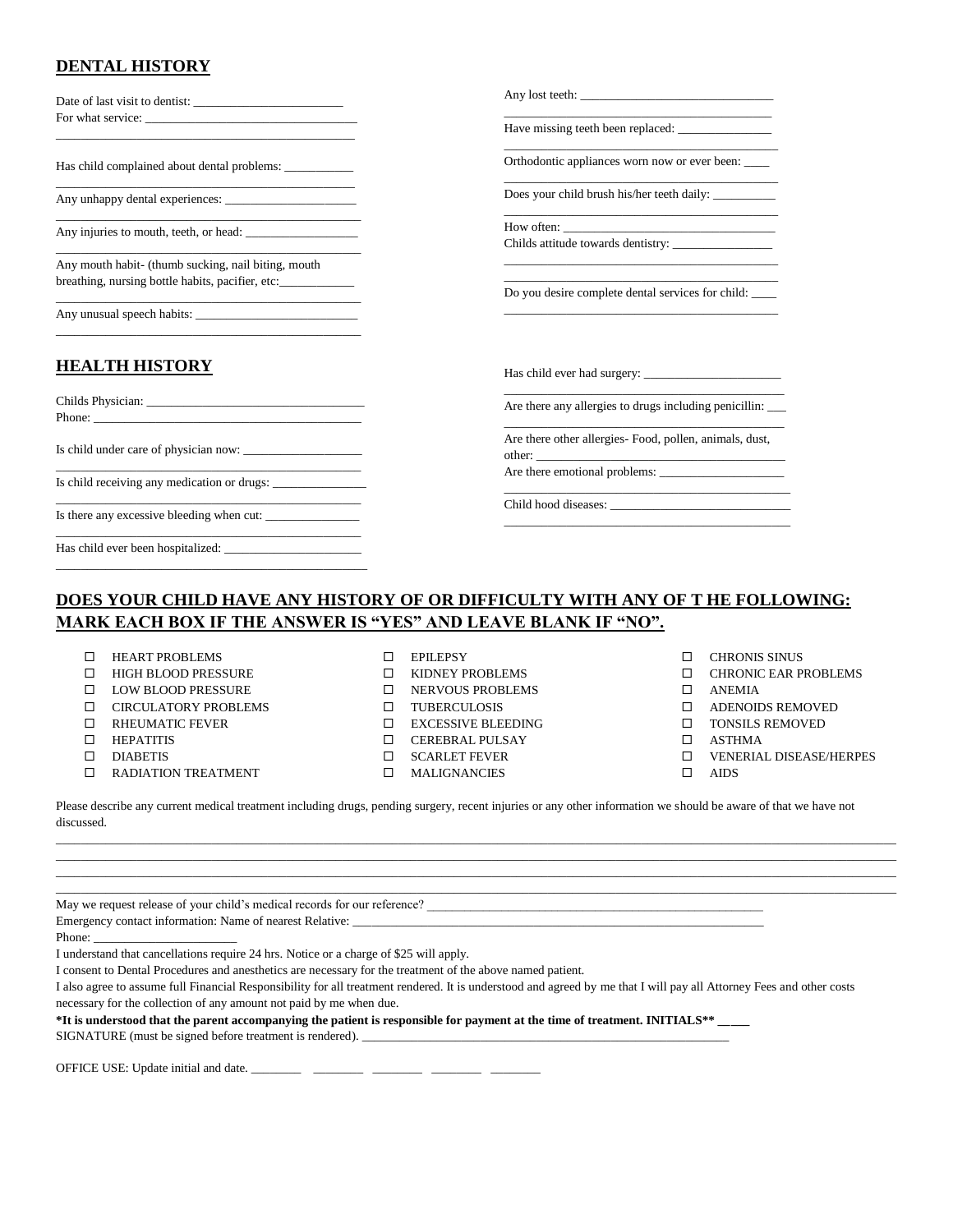## Cancellation Policy

Our current office policy reads that cancellations require a 24hr notice, or charge of \$25.00 will apply. A broken appointment is caused by a patient either not showing for the confirmed time or a 24hr notice was not given. We have been very lenient with this rule in the past and have allowed 3 broken appointments before a charge was applied. Due to the amount of missed appointments we have had over the past several months we are going to need to reinforce our no show/ cancellation policies. Because we know circumstances and illnesses arise that are out of our control we will allow 1 broken appointment before a charge is incurred. Once the  $2<sup>nd</sup>$  appointment is broken there will be a charge of \$25.00 that will be strongly enforced. Also, after school appointments are prime appointments. So if you have appointments scheduled at this time and have broken more than one; we will have to limit you to any future prime appointments. Our office tries all avenues to inform you of any scheduled appointments; by doing so we always mail a reminder for all appointments. If we reach an answering machine we will leave a message and consider this a confirmed appointment. If you have another number besides your home number that would give us a better communication please let us know. This policy will begin effective immediately. We do apologize for any inconvenience this may cause.

Name of Patient

Date

\_\_\_\_\_\_\_\_\_\_\_\_\_\_\_\_\_\_

\_\_\_\_\_\_\_\_\_\_\_\_\_\_\_\_\_\_

Signature of Guardian

\_\_\_\_\_\_\_\_\_\_\_\_\_\_\_\_\_\_\_\_\_\_\_\_\_\_\_\_\_\_\_\_

\_\_\_\_\_\_\_\_\_\_\_\_\_\_\_\_\_\_\_\_\_\_\_\_\_\_\_\_\_\_\_\_

Date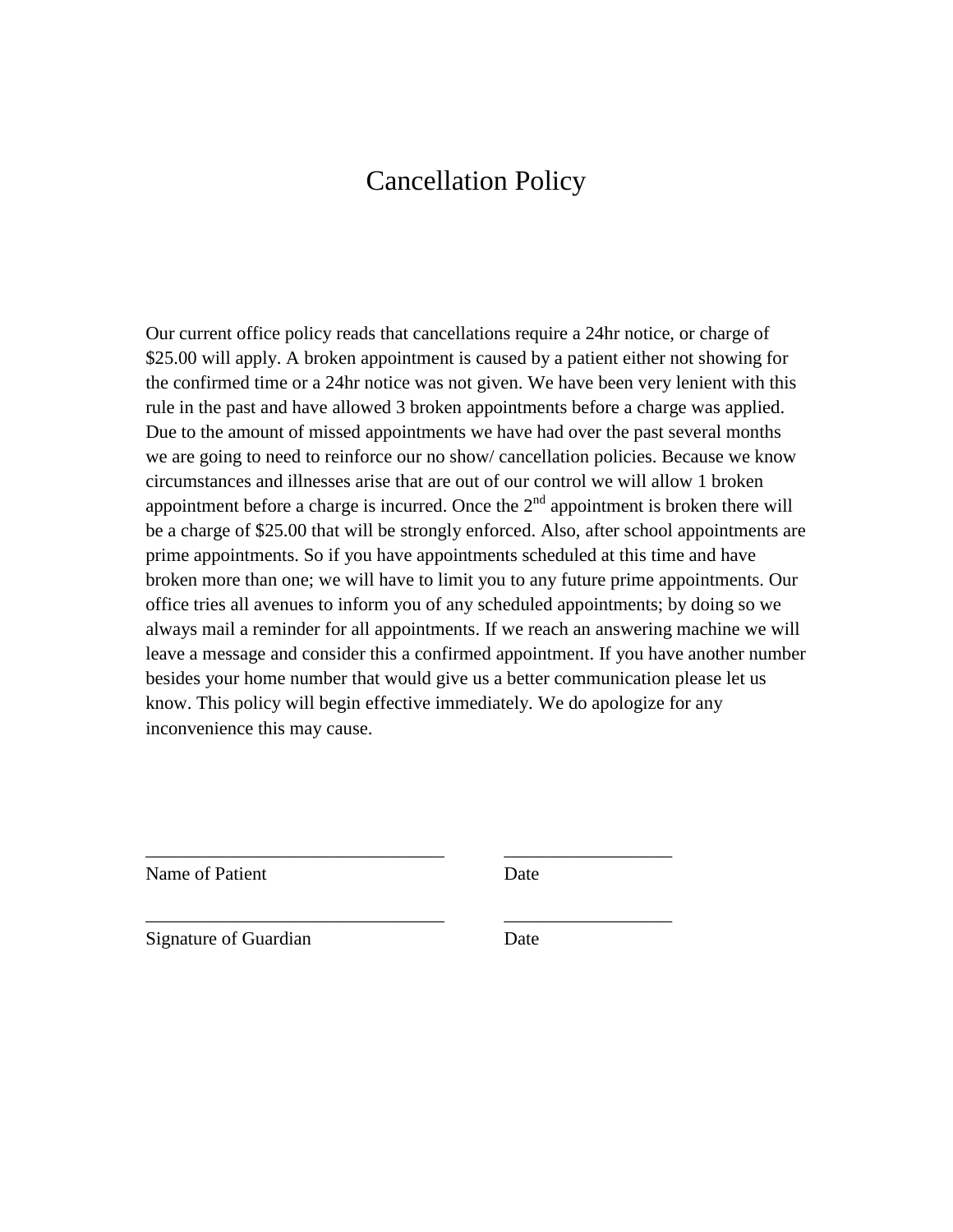# **CHILD'S REGISTRATION AND HISTORY**

#### ALL BLANKS MUST BE COMPLETED

 $\text{DATE:}\underline{\hspace{2cm}}$ 

## PATIENT INFORTMATION

|                           |  |  |  | Has child seen a dentist before? _____ If yes: when, where, and were there any unfavorable experiences? |
|---------------------------|--|--|--|---------------------------------------------------------------------------------------------------------|
|                           |  |  |  |                                                                                                         |
| <b>FAMILY INFORMATION</b> |  |  |  |                                                                                                         |
|                           |  |  |  |                                                                                                         |
|                           |  |  |  |                                                                                                         |
|                           |  |  |  |                                                                                                         |
|                           |  |  |  |                                                                                                         |
|                           |  |  |  |                                                                                                         |
|                           |  |  |  |                                                                                                         |
|                           |  |  |  |                                                                                                         |
|                           |  |  |  |                                                                                                         |
|                           |  |  |  |                                                                                                         |
|                           |  |  |  |                                                                                                         |
|                           |  |  |  |                                                                                                         |
|                           |  |  |  |                                                                                                         |
|                           |  |  |  |                                                                                                         |
|                           |  |  |  |                                                                                                         |

### **INSURANCE INFORMATION**

| Claim's Mailing Address:   |  |  |  |  |  |
|----------------------------|--|--|--|--|--|
|                            |  |  |  |  |  |
|                            |  |  |  |  |  |
| <b>Secondary Insurance</b> |  |  |  |  |  |
|                            |  |  |  |  |  |
|                            |  |  |  |  |  |
|                            |  |  |  |  |  |
|                            |  |  |  |  |  |